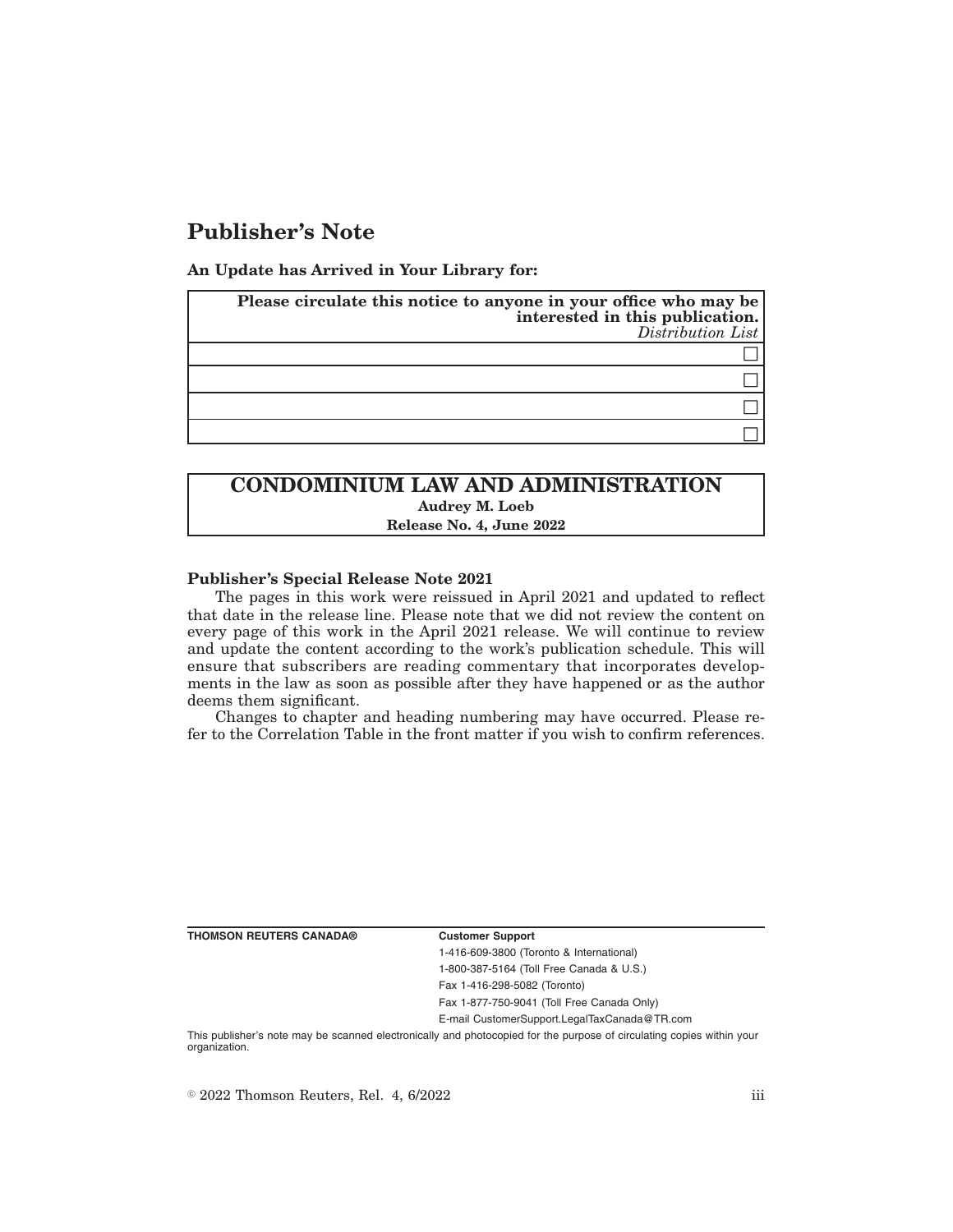Condominium Law and Administration is an invaluable resource for those involved in conveyancing, development, condominium management or the representation of condominium corporations, whether inside or outside of Ontario.

This release contains updates to the case law and commentary in Chapters 2 (Registration of a Condominium), 4 (The Declaration and Description), 5 (The By-Laws and Rules), 7 (Purchasing from a Developer: The Agreement of Purchase and Sale Post-July 1, 2008), 10 (Condominium Resale), 13 (The Corporation and the Board of Directors), 17 (Financial Management), 20 (Insurance, Maintenance and Repair), 23 (Legal Proceedings) and 24 (Oppression Remedy). Additionally, legislative updates have been made to the Ontario — Condominium Act in Appendix K.

### **Highlights**

- E *Condominium Act*  **Section 84 Non-Payment and Arrears; Section 85 — General Principles; Section 85 — Legal Expenses —** A condominium should not apply a good governance or cost benefit analysis and abandon collection efforts against a unit owner who refuses to pay common expense charges and other charge-backs mandated by the condominium declaration and by-laws when the legal costs involved exceed the amounts owed by the unit holder. If this would be done, such costs would be charged to innocent unit owners who have paid their own common expense charges. Such an approach would be unworkable and unacceptable and would encourage disregard for their financial obligations on the part of condominium owners: *Ottawa-Carleton Standard Condominium Corp. No. 671 v. Friend et al.* (November 9, 2021), 2021 CarswellOnt 16682, 2021 ONSC 7379 (Ont. S.C.J.), additional reasons (January 4, 2022), 2022 CarswellOnt 103, 2022 ONSC 47 (Ont. S.C.J.).
- E **Purchasing from a Developer: The Agreement of Purchase and Sale Post-July 1, 2008 — Occupancy — Tentative Occupancy Date Addendum —** Yong Kee Ching and Margaret Ng (the "Chings") entered into an Agreement of Purchase and Sale to purchase a condominium unit from Pier 27 Toronto Inc. The tentative occupancy date was delayed almost two years; the confirmed occupancy date (the "CO Date") was set and then extended several times to a date that was almost two years later. By the CO Date, the Chings' mortgage financing had expired and they could not secure alternate financing to close the sale. The Chings terminated the agreement two weeks before the CO Date and the developer refused to return the Chings' deposit. The Chings sought the return of their deposit, damages in an agreed amount representing the increase in value of the condominium unit as of the date of termination, and punitive damages for the developer's purportedly "dishonest performance" of the Agreement. (para. 1) Alternatively, the Chings sought relief from forfeiture of their deposit. The developer claimed that any extensions of the CO Date resulted from unavoidable delays; alternatively, if such extensions did not result from unavoidable delays, then any such anticipatory breach of the agreement was affirmed by the Chings' conduct. The developer stated that until about two weeks prior to the CO Date, the Chings had not expressed any displeasure with the extensions and had continued to treat the agreement as remaining in force.